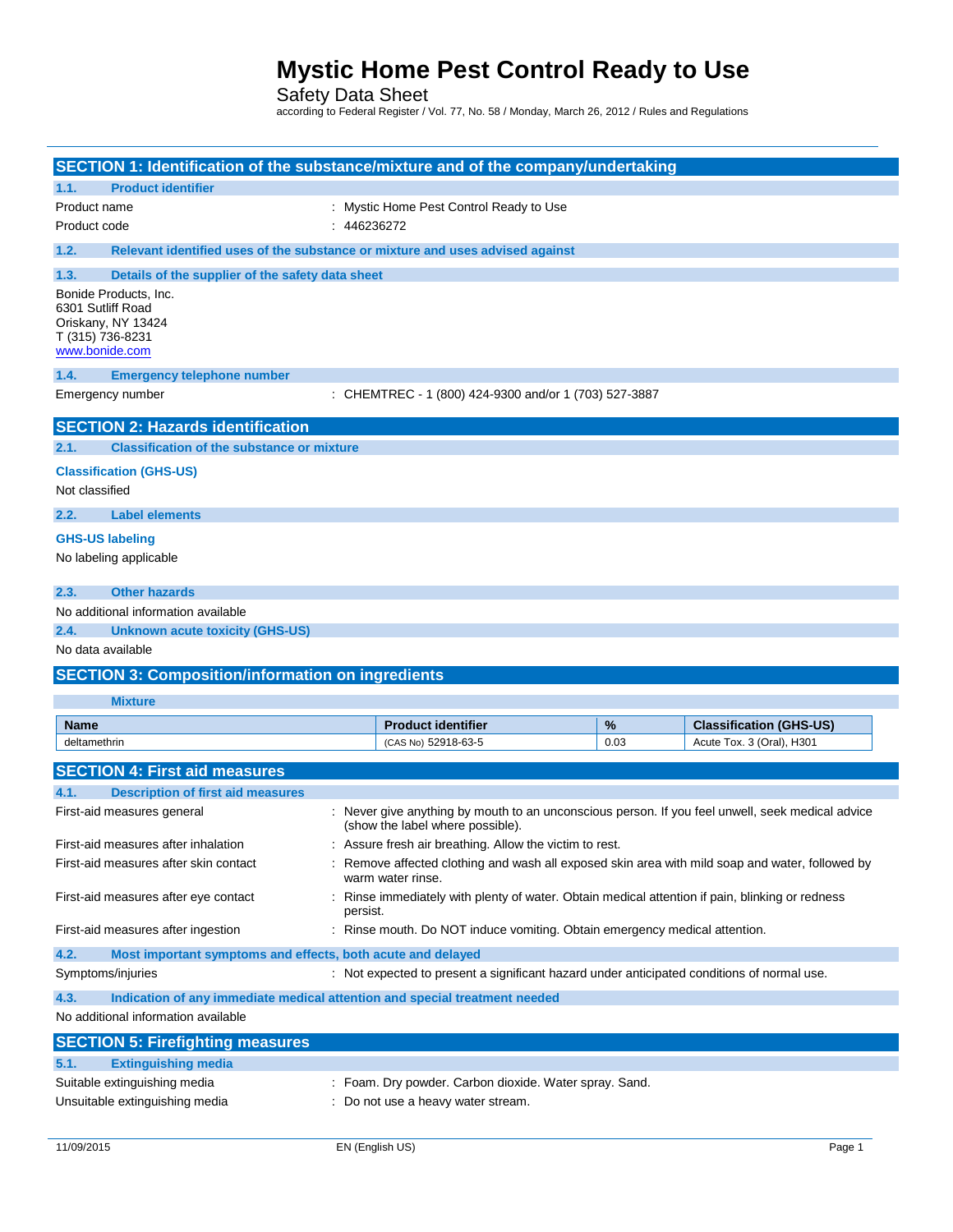Safety Data Sheet

according to Federal Register / Vol. 77, No. 58 / Monday, March 26, 2012 / Rules and Regulations

| 5.2.<br>Special hazards arising from the substance or mixture<br>No additional information available    |                                                                                                                                                                                            |  |  |
|---------------------------------------------------------------------------------------------------------|--------------------------------------------------------------------------------------------------------------------------------------------------------------------------------------------|--|--|
| 5.3.<br><b>Advice for firefighters</b>                                                                  |                                                                                                                                                                                            |  |  |
| Firefighting instructions                                                                               | Use water spray or fog for cooling exposed containers. Exercise caution when fighting any<br>chemical fire. Avoid (reject) fire-fighting water to enter environment.                       |  |  |
| Protection during firefighting                                                                          | Do not enter fire area without proper protective equipment, including respiratory protection.                                                                                              |  |  |
| <b>SECTION 6: Accidental release measures</b>                                                           |                                                                                                                                                                                            |  |  |
| Personal precautions, protective equipment and emergency procedures<br>6.1.                             |                                                                                                                                                                                            |  |  |
|                                                                                                         |                                                                                                                                                                                            |  |  |
| 6.1.1.<br>For non-emergency personnel                                                                   |                                                                                                                                                                                            |  |  |
| Emergency procedures                                                                                    | : Evacuate unnecessary personnel.                                                                                                                                                          |  |  |
| 6.1.2.<br>For emergency responders                                                                      |                                                                                                                                                                                            |  |  |
| Protective equipment                                                                                    | Equip cleanup crew with proper protection.                                                                                                                                                 |  |  |
| <b>Emergency procedures</b>                                                                             | : Ventilate area.                                                                                                                                                                          |  |  |
| 6.2.<br><b>Environmental precautions</b>                                                                |                                                                                                                                                                                            |  |  |
| Prevent entry to sewers and public waters. Notify authorities if liquid enters sewers or public waters. |                                                                                                                                                                                            |  |  |
|                                                                                                         |                                                                                                                                                                                            |  |  |
| 6.3.<br>Methods and material for containment and cleaning up                                            |                                                                                                                                                                                            |  |  |
| Methods for cleaning up                                                                                 | : Soak up spills with inert solids, such as clay or diatomaceous earth as soon as possible. Collect<br>spillage. Store away from other materials.                                          |  |  |
| 6.4.<br><b>Reference to other sections</b>                                                              |                                                                                                                                                                                            |  |  |
| See Heading 8. Exposure controls and personal protection.                                               |                                                                                                                                                                                            |  |  |
| <b>SECTION 7: Handling and storage</b>                                                                  |                                                                                                                                                                                            |  |  |
| 7.1.<br><b>Precautions for safe handling</b>                                                            |                                                                                                                                                                                            |  |  |
|                                                                                                         |                                                                                                                                                                                            |  |  |
| Precautions for safe handling                                                                           | : Wash hands and other exposed areas with mild soap and water before eat, drink or smoke and<br>when leaving work. Provide good ventilation in process area to prevent formation of vapor. |  |  |
| 7.2.<br>Conditions for safe storage, including any incompatibilities                                    |                                                                                                                                                                                            |  |  |
| Storage conditions                                                                                      | : Keep only in the original container in a cool, well ventilated place away from children. Keep<br>container closed when not in use.                                                       |  |  |
| Incompatible products                                                                                   | Strong bases. strong acids.                                                                                                                                                                |  |  |
| Incompatible materials                                                                                  | Sources of ignition.                                                                                                                                                                       |  |  |
| 7.3.<br><b>Specific end use(s)</b>                                                                      |                                                                                                                                                                                            |  |  |
| No additional information available                                                                     |                                                                                                                                                                                            |  |  |
| <b>SECTION 8: Exposure controls/personal protection</b>                                                 |                                                                                                                                                                                            |  |  |
| 8.1.<br><b>Control parameters</b>                                                                       |                                                                                                                                                                                            |  |  |
| <b>Mystic Home Pest Control Ready to Use</b>                                                            |                                                                                                                                                                                            |  |  |
| <b>DNEL</b><br>DNEL                                                                                     | $\,<\,$                                                                                                                                                                                    |  |  |
|                                                                                                         |                                                                                                                                                                                            |  |  |
| 8.2.<br><b>Exposure controls</b>                                                                        |                                                                                                                                                                                            |  |  |
| Personal protective equipment                                                                           | : Avoid all unnecessary exposure.                                                                                                                                                          |  |  |
| Hand protection                                                                                         | : Wear protective gloves.                                                                                                                                                                  |  |  |
| Eye protection                                                                                          | Chemical goggles or safety glasses.                                                                                                                                                        |  |  |
| Respiratory protection                                                                                  | Wear approved mask.                                                                                                                                                                        |  |  |
| Other information                                                                                       | : When using, do not eat, drink or smoke.                                                                                                                                                  |  |  |
| <b>SECTION 9: Physical and chemical properties</b>                                                      |                                                                                                                                                                                            |  |  |
| Information on basic physical and chemical properties                                                   |                                                                                                                                                                                            |  |  |
| 9.1.                                                                                                    |                                                                                                                                                                                            |  |  |
| Physical state                                                                                          | : Liquid                                                                                                                                                                                   |  |  |
| Color                                                                                                   | : White.                                                                                                                                                                                   |  |  |
| Odor                                                                                                    | Odourless.                                                                                                                                                                                 |  |  |
| Odor threshold                                                                                          | : No data available                                                                                                                                                                        |  |  |
| рH                                                                                                      | $: 6.5 - 7$                                                                                                                                                                                |  |  |
| Relative density                                                                                        | : 1.03                                                                                                                                                                                     |  |  |
| 11/09/2015                                                                                              | EN (English US)<br>2/5                                                                                                                                                                     |  |  |
|                                                                                                         |                                                                                                                                                                                            |  |  |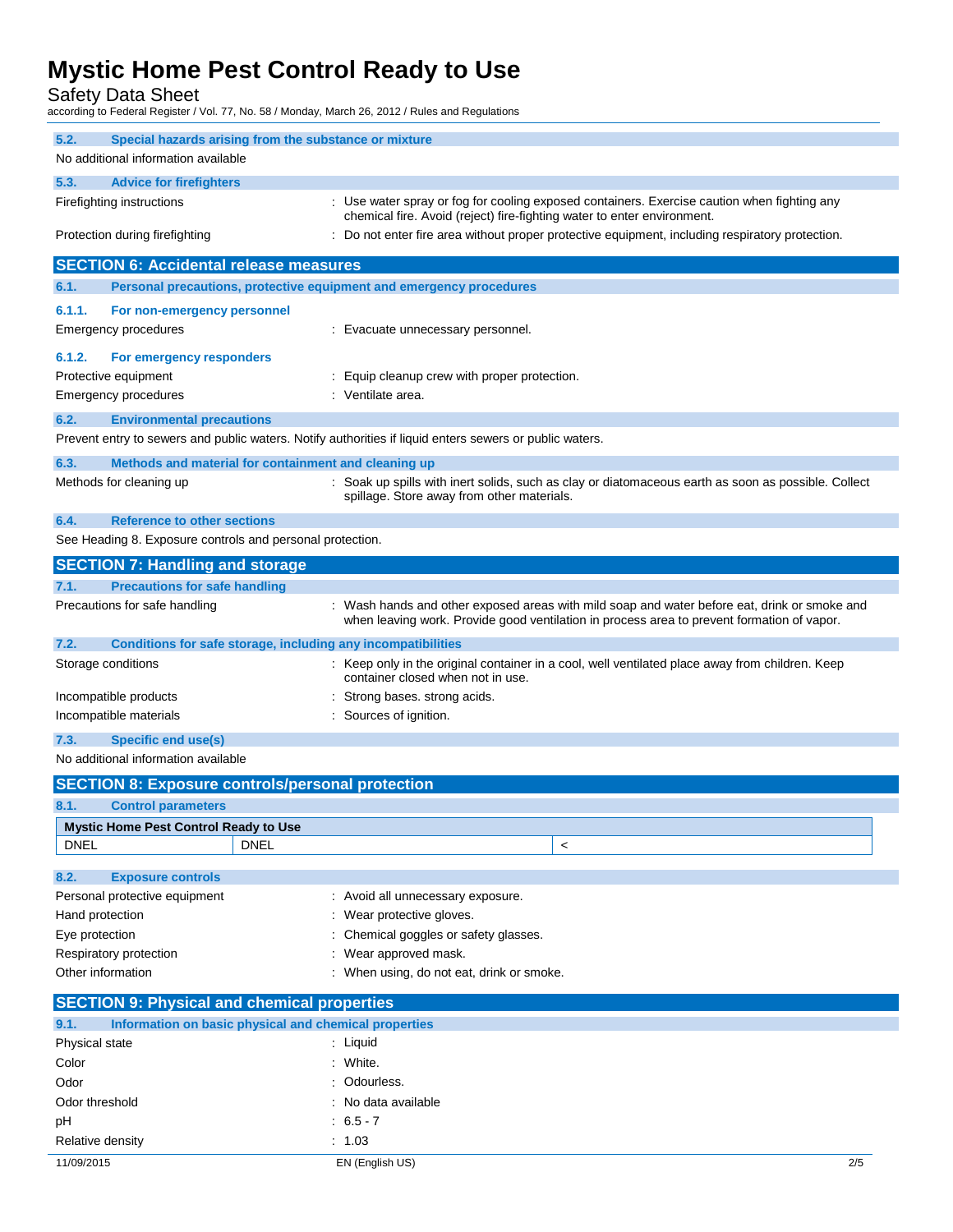Safety Data Sheet

according to Federal Register / Vol. 77, No. 58 / Monday, March 26, 2012 / Rules and Regulations

| 9.2.             | <b>Other information</b>                     |                  |
|------------------|----------------------------------------------|------------------|
|                  | No additional information available          |                  |
|                  | <b>SECTION 10: Stability and reactivity</b>  |                  |
| 10.1.            | <b>Reactivity</b>                            |                  |
|                  | No additional information available          |                  |
| 10.2.            | <b>Chemical stability</b>                    |                  |
| Not established. |                                              |                  |
| 10.3.            | <b>Possibility of hazardous reactions</b>    |                  |
| Not established. |                                              |                  |
| 10.4.            | <b>Conditions to avoid</b>                   |                  |
|                  | Extremely high or low temperatures.          |                  |
| 10.5.            | <b>Incompatible materials</b>                |                  |
|                  | Strong acids. Strong bases.                  |                  |
| 10.6.            | <b>Hazardous decomposition products</b>      |                  |
|                  | No additional information available          |                  |
|                  | <b>SECTION 11: Toxicological information</b> |                  |
| 11.1.            | Information on toxicological effects         |                  |
|                  |                                              |                  |
| Acute toxicity   |                                              | : Not classified |
|                  |                                              |                  |

| deltamethrin (52918-63-5)                             |                      |
|-------------------------------------------------------|----------------------|
| LD50 oral rat                                         | 128 mg/kg (Rat)      |
| Skin corrosion/irritation                             | : Not classified     |
|                                                       | pH: 6.5 - 7          |
| Serious eye damage/irritation                         | : Not classified     |
|                                                       | pH: 6.5 - 7          |
| Respiratory or skin sensitization                     | : Not classified     |
| Germ cell mutagenicity                                | : Not classified     |
| Carcinogenicity                                       | Not classified<br>÷  |
| deltamethrin (52918-63-5)                             |                      |
| IARC group                                            | 3 - Not Classifiable |
| Reproductive toxicity                                 | : Not classified     |
| Specific target organ toxicity (single exposure)      | : Not classified     |
| Specific target organ toxicity (repeated<br>exposure) | : Not classified     |
| Aspiration hazard                                     | : Not classified     |

#### **SECTION 12: Ecological information**

Potential Adverse human health effects and

**12.1. Toxicity**

symptoms

| deltamethrin (52918-63-5)                                              |                                                       |  |  |
|------------------------------------------------------------------------|-------------------------------------------------------|--|--|
| 0.0005 mg/l 48 h; Salmo gairdneri (Oncorhynchus mykiss)<br>LC50 fish 1 |                                                       |  |  |
| EC50 Daphnia 1                                                         | 0.000113 mg/l (24 h; Daphnia magna; Locomotor effect) |  |  |
| LC50 fish 2                                                            | 0.001 mg/l (48 h; Gambusia affinis)                   |  |  |
| EC50 Daphnia 2                                                         | 0.000031 mg/l (48 h; Daphnia magna; Locomotor effect) |  |  |
| 12.2.<br><b>Persistence and degradability</b>                          |                                                       |  |  |
| <b>Mystic Home Pest Control Ready to Use</b>                           |                                                       |  |  |
| Persistence and degradability                                          | Not established.                                      |  |  |

: Based on available data, the classification criteria are not met.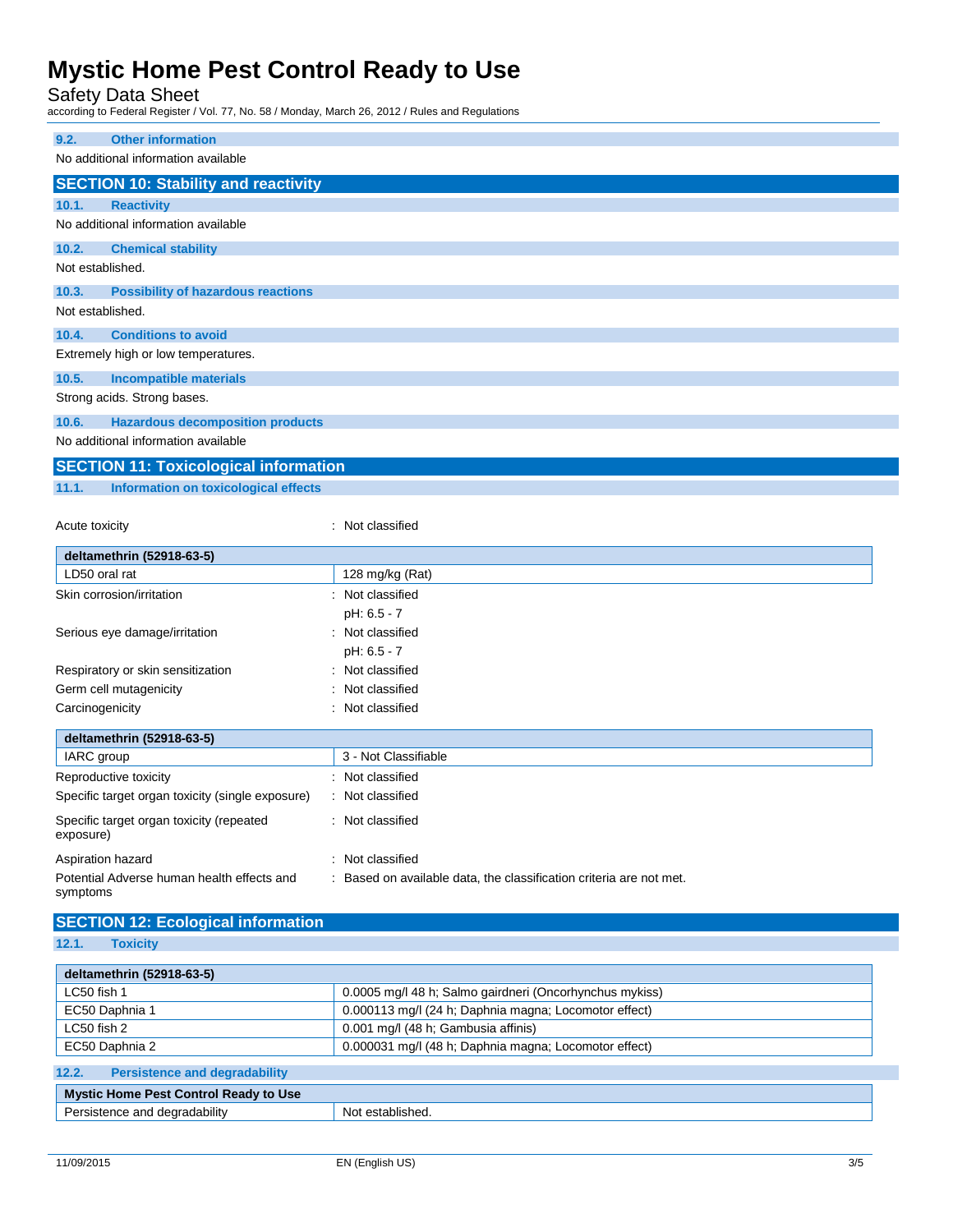# Safety Data Sheet<br>according to Federal Register / \

| iccording to Federal Register / Vol. 77, No. 58 / Monday, March 26, 2012 / Rules and Regulations    |                                                                                                                                                                                                                                                                                                                    |  |  |
|-----------------------------------------------------------------------------------------------------|--------------------------------------------------------------------------------------------------------------------------------------------------------------------------------------------------------------------------------------------------------------------------------------------------------------------|--|--|
| deltamethrin (52918-63-5)                                                                           |                                                                                                                                                                                                                                                                                                                    |  |  |
| Persistence and degradability                                                                       | Not established.                                                                                                                                                                                                                                                                                                   |  |  |
| 12.3.<br><b>Bioaccumulative potential</b>                                                           |                                                                                                                                                                                                                                                                                                                    |  |  |
| Mystic Home Pest Control Ready to Use                                                               |                                                                                                                                                                                                                                                                                                                    |  |  |
| Bioaccumulative potential                                                                           | Not established.                                                                                                                                                                                                                                                                                                   |  |  |
| deltamethrin (52918-63-5)                                                                           |                                                                                                                                                                                                                                                                                                                    |  |  |
| Bioaccumulative potential                                                                           | Not established.                                                                                                                                                                                                                                                                                                   |  |  |
| 12.4.<br><b>Mobility in soil</b>                                                                    |                                                                                                                                                                                                                                                                                                                    |  |  |
| No additional information available                                                                 |                                                                                                                                                                                                                                                                                                                    |  |  |
|                                                                                                     |                                                                                                                                                                                                                                                                                                                    |  |  |
| 12.5.<br><b>Other adverse effects</b>                                                               |                                                                                                                                                                                                                                                                                                                    |  |  |
| Other information                                                                                   | : Avoid release to the environment.                                                                                                                                                                                                                                                                                |  |  |
| <b>SECTION 13: Disposal considerations</b>                                                          |                                                                                                                                                                                                                                                                                                                    |  |  |
| 13.1.<br><b>Waste treatment methods</b>                                                             |                                                                                                                                                                                                                                                                                                                    |  |  |
| Waste disposal recommendations                                                                      | : Dispose in a safe manner in accordance with local/national regulations.                                                                                                                                                                                                                                          |  |  |
| Ecology - waste materials                                                                           | : Avoid release to the environment.                                                                                                                                                                                                                                                                                |  |  |
| <b>SECTION 14: Transport information</b>                                                            |                                                                                                                                                                                                                                                                                                                    |  |  |
| In accordance with DOT                                                                              |                                                                                                                                                                                                                                                                                                                    |  |  |
| No dangerous good in sense of transport regulations                                                 |                                                                                                                                                                                                                                                                                                                    |  |  |
| <b>Additional information</b>                                                                       |                                                                                                                                                                                                                                                                                                                    |  |  |
| Other information                                                                                   | : No supplementary information available.                                                                                                                                                                                                                                                                          |  |  |
| <b>ADR</b>                                                                                          |                                                                                                                                                                                                                                                                                                                    |  |  |
| Transport document description                                                                      |                                                                                                                                                                                                                                                                                                                    |  |  |
| <b>Transport by sea</b>                                                                             |                                                                                                                                                                                                                                                                                                                    |  |  |
| No additional information available                                                                 |                                                                                                                                                                                                                                                                                                                    |  |  |
|                                                                                                     |                                                                                                                                                                                                                                                                                                                    |  |  |
| <b>Air transport</b><br>No additional information available                                         |                                                                                                                                                                                                                                                                                                                    |  |  |
|                                                                                                     |                                                                                                                                                                                                                                                                                                                    |  |  |
| <b>SECTION 15: Regulatory information</b>                                                           |                                                                                                                                                                                                                                                                                                                    |  |  |
| of non-pesticide chemicals. Following is the hazard information as required on the pesticide label: | This chemical is a pesticide product registered by the Environmental Protection Agency and is subject to certain labeling requirements under federal<br>pesticide law. These requirements differ from the classification criteria and hazard information required for safety data sheets, and for workplace labels |  |  |
| CAUTION: KEEP OUT OF REACH OF CHILDREN                                                              |                                                                                                                                                                                                                                                                                                                    |  |  |
| Contact with product may result in transit tingling and reddening of the skin.                      |                                                                                                                                                                                                                                                                                                                    |  |  |
| 15.1. US Federal regulations                                                                        |                                                                                                                                                                                                                                                                                                                    |  |  |
| Mystic Home Pest Control Ready to Use                                                               |                                                                                                                                                                                                                                                                                                                    |  |  |
| Not listed on the United States TSCA (Toxic Substances Control Act) inventory                       |                                                                                                                                                                                                                                                                                                                    |  |  |
| 15.2. International regulations                                                                     |                                                                                                                                                                                                                                                                                                                    |  |  |
| <b>CANADA</b>                                                                                       |                                                                                                                                                                                                                                                                                                                    |  |  |
| No additional information available                                                                 |                                                                                                                                                                                                                                                                                                                    |  |  |
| <b>EU-Regulations</b>                                                                               |                                                                                                                                                                                                                                                                                                                    |  |  |

No additional information available

**Classification according to Regulation (EC) No. 1272/2008 [CLP]**

**Classification according to Directive 67/548/EEC or 1999/45/EC** Not classified

**15.2.2. National regulations**

No additional information available